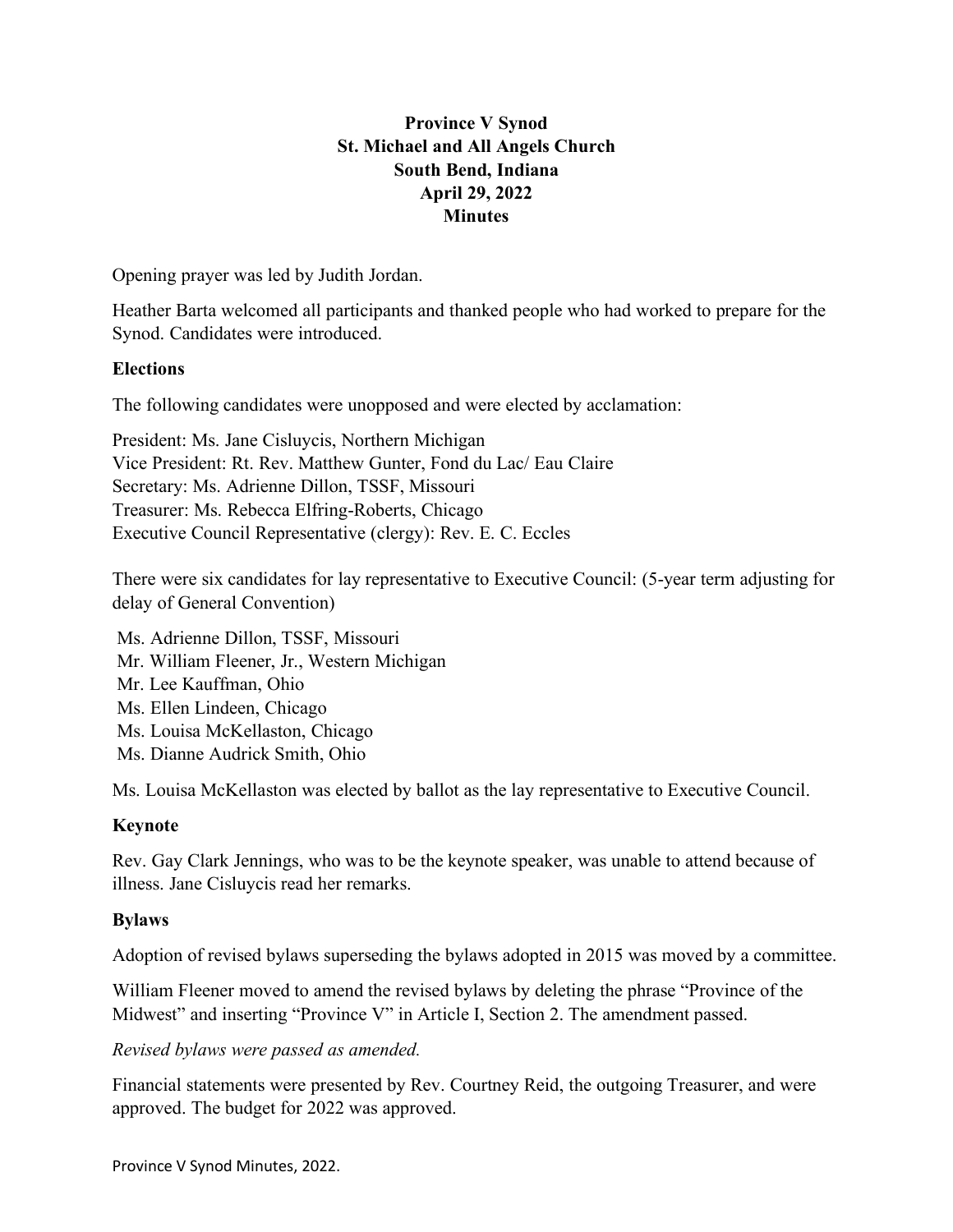#### **Resolutions**

From the Diocese of Missouri

### **ADD BARBARA CLEMENTINE HARRIS TO CHURCH CALENDAR**

**Resolved**, the House of concurring, that the 80th General Convention include and enter Barbara Clementine Harris, Bishop, to the Calendar of the Church year to be celebrated annually on March 13.

### **EXPLANATION**

Barbara Clementine Harris (1930-2020) was ordained to the diaconate in 1979 and to the priesthood in 1980. She was elected Bishop Suffragan of the Episcopal Diocese of Massachusetts in 1988 and consecrated on February 11, 1989. She was the first woman to be consecrated as a bishop in The Episcopal Church and, as a consequence, in the entire Anglican Communion. The Right Reverend Harris fought for civil rights and was respected for her tireless advocacy of racial and sexual justice both within the church and outside of it. She was also active in peace and prison ministries. The date of March 13th celebrates her departure from this life and her entrance into glory.

*It was moved by Matthew Buterbaugh and seconded to amend the resolution by asking that the Standing Commission on Liturgy and Music consider adding Bishop Harris to the calendar after the required time has passed. The amendment was defeated. The original resolution was passed.*

From the Suicide Prevention Network

### **SUICIDE PREVENTION**

*Resolved*, that the 80th General Convention recognize that all Episcopal churches frequently find themselves on the front line of suicide intervention and suicide prevention among all age groups.

*Resolved*, that this General Convention recognize the good work accomplished by the Department of Faith Formation, thanks to the passage of Resolution 2018 C-014.

*Resolved*, that Resolution 2018 C-014 be expanded to encompass training on suicide prevention for all age groups and that training be made available to all interested and able members of Episcopal congregations.

*Resolved*, that the individuals involved in undertaking this work remain cognizant of its relationship to other issues of serious concern to The Episcopal Church: gun violence prevention, substance use, military service, LGBTQ+, and mental health wellness.

*Resolved*, that as an outreach component to this expanded suicide prevention effort that all branches of The Episcopal Church including every diocese and congregation be encouraged to lobby their respective state governments to adequately fund and implement the new 988 suicide prevention hotline.

*Resolved***,** that the Executive Council of the General Convention administer this Resolution or refer it to the appropriate body.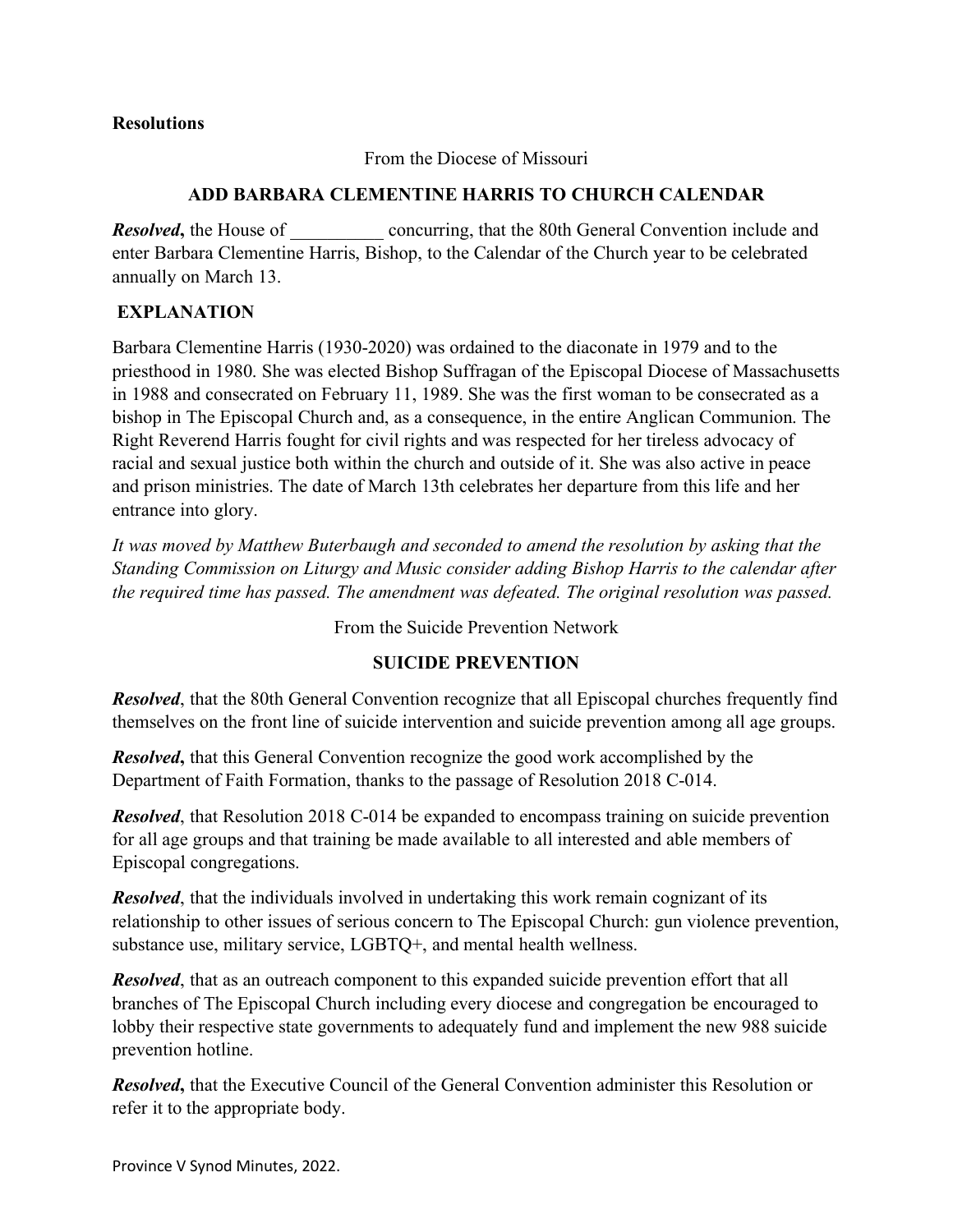*Resolved*, that the General Convention request the Joint Standing Committee on Program, Budget, and Finance consider a budget allocation of \$200,000 for the implementation of this resolution.

*The resolution passed*.

From the Provincial Leadership Council

### **FINANCIAL SUPPORT FOR PROVINCES**

*Resolved*, the House of \_\_\_\_\_\_\_\_\_\_\_\_\_\_\_\_\_\_\_\_ concurring, That The Episcopal Church strengthen the connection and collaboration between The Episcopal Church and its Provinces and Dioceses by:

- enhancing the mission, ministry and networking of the Provinces,
- facilitating the partnership between The Episcopal Church and the Provinces and
- supporting the Provinces in fulfilling

canonical responsibilities, and be it further

*Resolved* That this Provincial ministry be partially funded through the establishment of a budget line item for Provinces I – VIII\*, said allocation to be \$10,000 per Province per fiscal year and to be accounted for in the annual Provincial report submitted to Executive Council; and be it further

*Resolved,* That the General Convention urges the Joint Standing Committee on Program, Budget and Finance to allocate \$160,000 for fiscal years 2023 and 2024 for the implementation of this resolution.

# **EXPLANATION**

\*Province IX already receives annual financial support in the current DFMS budget. In the 2021 Executive Council approved TEC budget, lines 542-545 cover expenses related to Provincial Coordination. The total for Provinces I – VIII is \$15,000 for the three years or \$5000 per year for the eight provinces together. This covers the translation expenses for the Provincial Leadership Conference and Provincial Coordinators online meetings. Line 544 is dedicated to "Support for Province IX". The amount is \$50,000 for the three years or \$16,667 per year. This provides funding for the annual coordination expenses of Province IX.

Provinces are canonically recognized in the structure of The Episcopal Church (See Title I; Canon 9; Section 1 of The Constitution and Canons), and they submit an annual report to Executive Council on their life and ministry. Canon I.9.2 states: "The primary purposes of the Provinces are to facilitate inter-diocesan collaboration to achieve Diocesan and Episcopal Church goals, and to enable more effective communications and regional advocacy of significant programmatic efforts." Funding for this important ministry by our General Convention is needed and appropriate.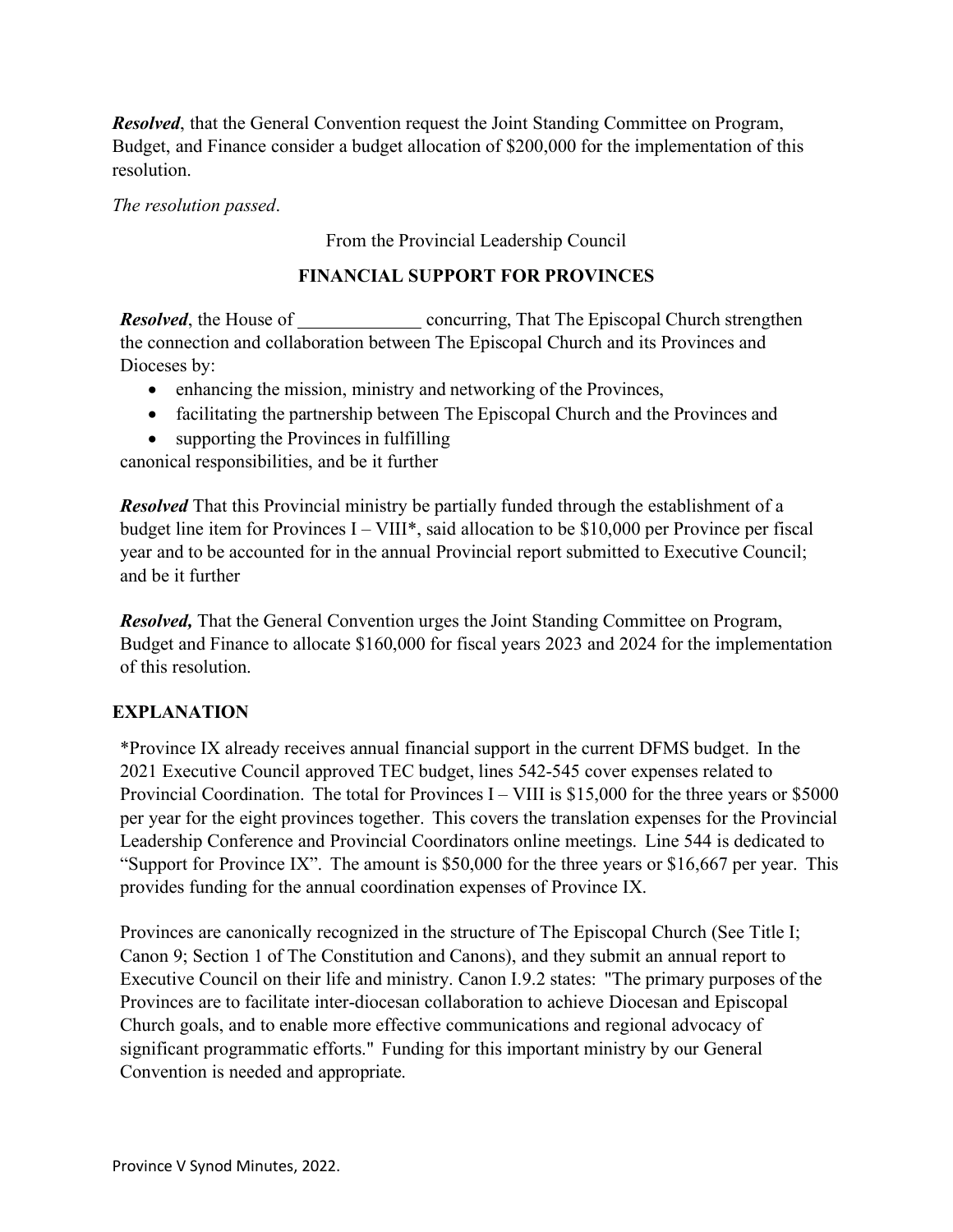Provinces provide the opportunities to build coherence and connectedness between General Conventions. The Episcopal Church benefits organizationally, educationally and financially from this ministry; and Dioceses benefit from the networking that is carried out at the Provincial level. As TREC (Task Force on Reimagining the Episcopal Church) noted in 2015, some programs are best implemented at a regional level. Provinces currently have canonical responsibilities such as electing representatives from the Province to Executive Council thereby ensuring voices from all geographical areas of our church are heard and included in the decision-making process. Provinces also provide critical orientation for the Diocesan deputations to General Convention. Provinces build the networks that help connect those committed to the various issues across the Church. Dioceses and individuals working on various issues are more connected to The Episcopal Church through the networks nurtured by the Provinces.

Stronger Provincial ministries and sense of mission = stronger Provinces = stronger TEC.

# *The resolution passed*.

### **Opposition to Detention and Surveillance of Immigrants and Asylum-Seekers**

*Resolved*, That the 80th General Convention of The Episcopal Church advocate for an end to detention and other unjust immigration policies, envisioning a just society in which everyone, regardless of national origin, has basic human rights including livelihood, family unity, selfdetermination, and physical and emotional safety; and be it further

*Resolved*, That this Convention of The Episcopal Church deplore and specifically call for an end to the U.S. government's policy of immigration detention, which is clearly at odds with human welfare and dignity and is also expensive, ineffective, and unnecessary; and be it further

*Resolved*, That this Convention also oppose and call for the U.S. government to cease using electronic monitoring and surveillance of immigrants as an "alternative" to detention, including ankle monitors and mobile-phone-based surveillance technologies, which unjustly deprive them of liberty and privacy and threaten the human rights of all people; and be it further

*Resolved*, That this Convention direct the Office of Government Relations and urge all Episcopalians to advocate for our government to address these serious shortcomings in our treatment of the "strangers in our midst" by advocating for elimination of detention and surveillance in favor of proven policies that:

● Provide true community-based and community-supported alternatives to detention

● Fund non-governmental non-profit organizations to deliver case management support based on individualized needs assessments, including the provision of clear information regarding participants' rights and obligations with regard to immigration processing and the consequences of non-compliance

● Include referrals to community-supported services, including legal services, social services, and medical and mental health support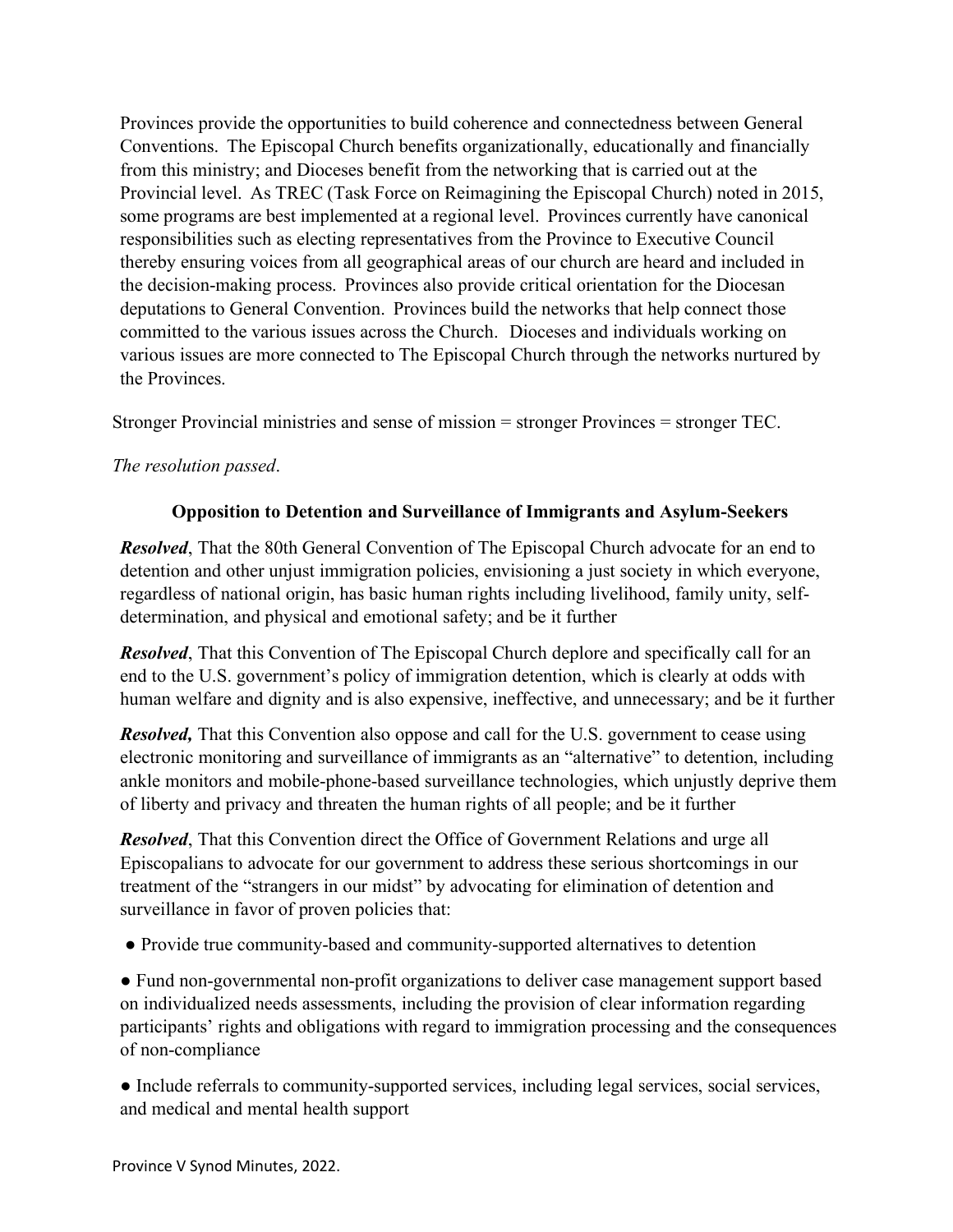• Treat asylum seekers and migrants with dignity, humanity, and respect, assuring that any restrictions and compliance obligations placed on participants are the least onerous possible.

# **Explanation**

The vast majority of non-detained immigrants appear voluntarily for their immigration court hearings: From 2008 to 2018, 83% of non-detained immigrants attended all of their hearings, and 96% of non-detained immigrants represented by a lawyer attended all of their hearings.

Nevertheless, US Immigration and Customs Enforcement (ICE) holds tens of thousands of people daily in the equivalent of pretrial detention, without appointed counsel and often without access to bond hearings. Each year, ICE uses several billion taxpayer dollars to jail and deport people who have lived in the United States for decades, including parents of U.S. citizens, and people who arrived recently seeking safety or a better life. They are held in one of more than 200 prisons, jails, and prison-like complexes rife with systemic racism and abuse. These facilities are largely operated by private companies and are remote and isolated.

ICE has also excessively deployed electronic surveillance of immigrants who would not otherwise be detained. Originally proposed in 2004 as a more "humane" alternative to detention, supposedly with the goal of reducing the number of detained immigrants, the electronic surveillance program now monitors more than 180,000 immigrants at any given time. The government is seeking to expand the program to 400,000 by the end of 2022.

Moreover, electronic surveillance has not been used as an alternative or substitute for physical detention. Instead, the two programs have grown side-by-side. Between 2006 and 2021, the budget for detention expanded from \$1 billion to \$2.8 billion while the budget for electronic surveillance grew from \$28 million to \$475 million.

Fortunately, effective and humane alternatives to detention and electronic surveillance do exist. In 2015, a collaborative of more than 400 civil society organizations known as the International Detention Coalition (IDC) completed a wide-ranging analysis of more than 250 examples of alternative programming in 60 different countries. Their report found that successful models engage individuals in the immigration process through informative and community-supported programming, contributing to "positive compliance, case resolution, cost, and health and wellbeing outcomes."

A fact sheet published by Episcopal Migration Ministries and the Office of Government Relations states that: "The Episcopal Church has longstanding General Convention policy advocating for humane and dignified alternatives to detaining immigrants, acknowledging that the current system of immigrant detention denies asylum seekers and other immigrants due process and holds them for months in often unsafe, unsanitary, and inhumane conditions." However, recent immigration- and incarceration-related General Convention resolutions (2009- B006; 2012-D059; 2015-A011; 2018-A178; 2018-D009; 2018- D029) do not explicitly oppose the continued existence of the immigrant detention system. They also do not make it clear that electronic surveillance is a growing societal problem rather than an acceptable "alternative" to physical detention.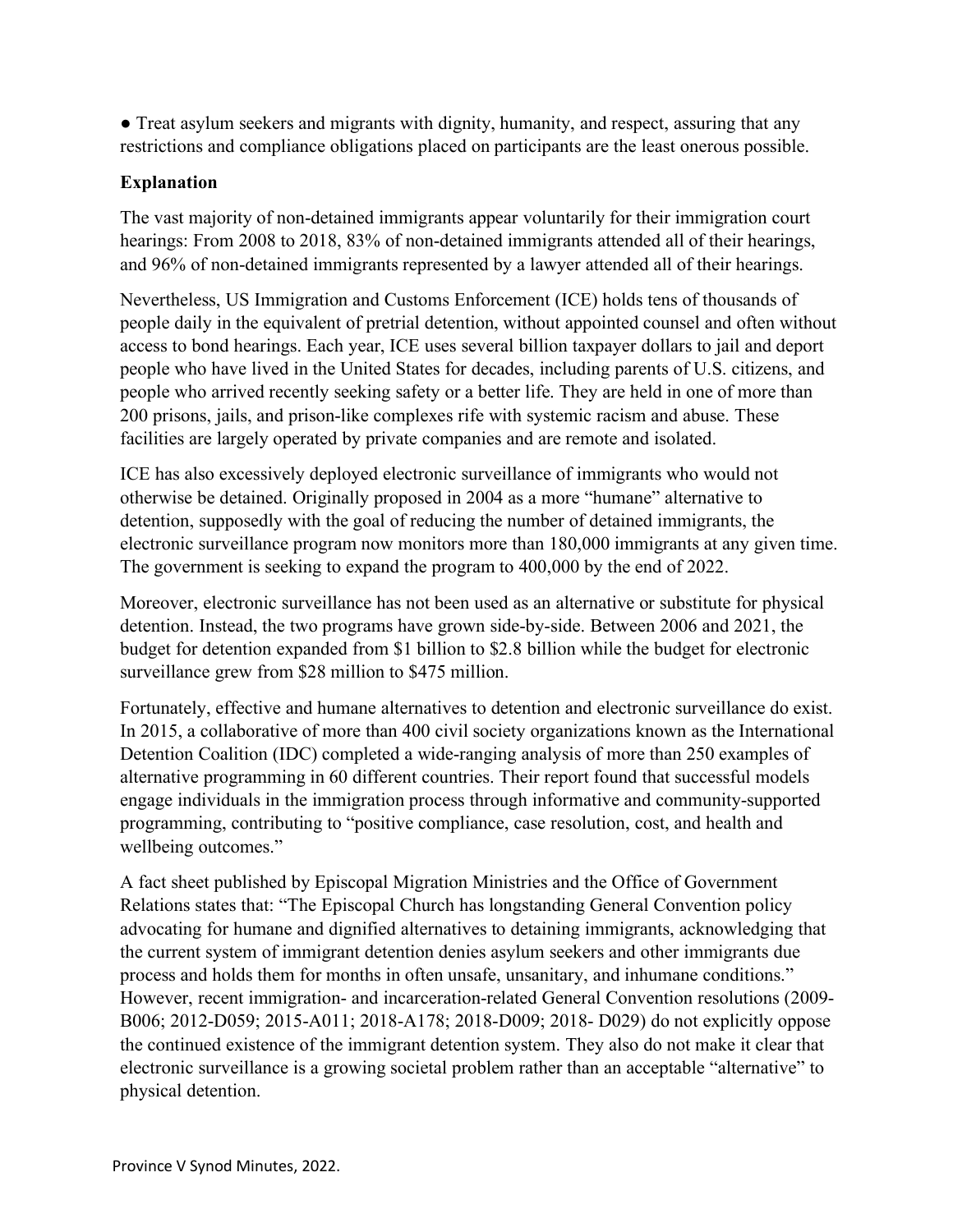Therefore, the proposed resolution is needed to update and clarify TEC's position on these important human rights issues. We must add our church's voice to the growing chorus of faithbased and social justice organizations that are calling for the US government to end its unjust detention and surveillance policies and replace them with proven, community-based alternatives that are more effective, less expensive, and far more humane than the existing approaches.

Supporting Documents

- 1. 11 Years of Government Data Reveal That Immigrants Do Show Up for Court. Report published by the American Immigration Council, based on analysis of 11 years of government data on the rate at which immigrants appear for hearings in U.S. immigration court.
- 2. https://www.americanimmigrationcouncil.org/news/11-years-government-data-revealimmigrants-doshow-court
- 3. 2. A Better Way: Community-based Programming as an Alternative to Immigrant Incarceration. Report published by the National Immigrant Justice Center showing that community-based case management programs have proven successful and describing three specific real-world examples
- 4. https://immigrantjustice.org/research-items/report-better-way-community-basedprogrammingalternative-immigrant-incarceration 3. Congressional letter of February 22, 2022 to Alexandro Mayorkas, Secretary of Homeland Security, deploring the rapid growth of electronic surveillance programs as an "alternative" to immigrant detention and calling for an end to these programs. The letter is signed by 24 members of congress and endorsed by more than 150 community organizations.
- 5. https://docs.google.com/document/d/1Bat4\_1rovzm6LLwyT4wZNRYpWA6MCHkT/edit?u sp=sharing &ouid=108291346453251416518&rtpof=true&sd=true: https://docs.google.com/document/d/1Bat4\_1rovzm6LLwyT4wZNRYpWA6MCHkT/edit?u sp=sharing&ouid=108291346453251416518&rtpof=true&sd=true

*The resolution passed.*

# From the Anti-Human Trafficking Network

### *Continue the Fight against Human Trafficking in Province V*

*Whereas* Human trafficking is a form of modern-day slavery that covers both sex and labor exploitation; and the victims of human trafficking include young children, teens, men, and women; and human trafficking is both the second largest criminal industry in the world and the fastest growing, *and*

*Whereas,* The General Conventions of 2000, 2003, 2009, and 2012 approved five resolutions addressing the serious problem of human trafficking; and these five resolutions are 2000- A057, 2003-A025, 2003-D034, 2009-A167, and 2012-D042, *and*